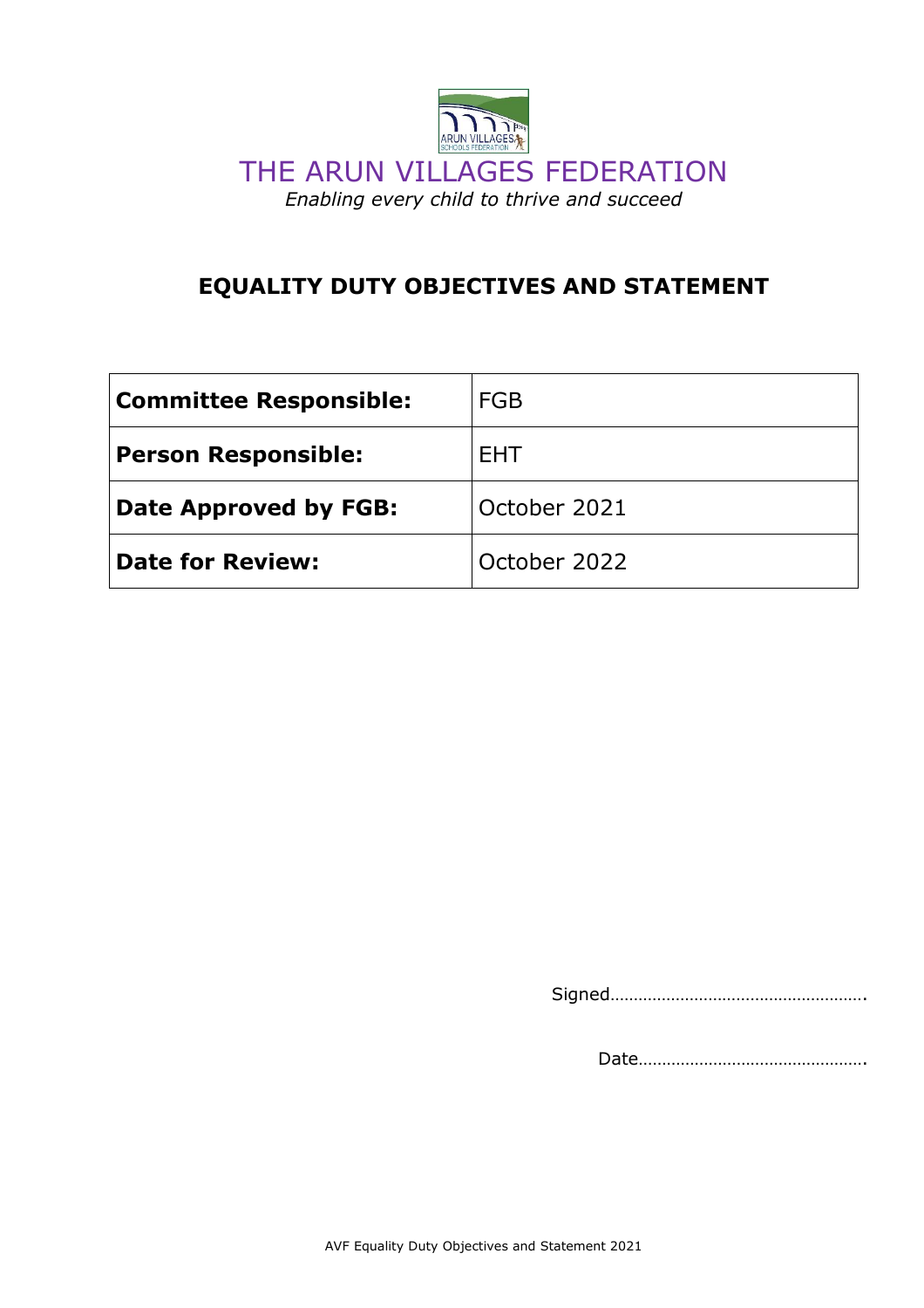### **Introduction**

Supporting all children within The Arun Villages Federation lies at the heart of this policy. Our federation values underpin all actions for children and their families.

Our federation values are: Kindness; Positivity; Respect; Honesty; Teamwork.

The Arun Villages Federation will review progress against the objectives in the federation's Equality Duty Objectives and Statement annually, and we will review and update the entire plan and policy on a three-year cycle.

We make regular assessments of pupils' learning and use this information to track pupil progress. As part of this process, we regularly monitor achievement by protected characteristics, to ensure that all groups of pupils are making the best possible progress and taking appropriate action to address any gaps.

The principles of equality are applied to all other federation policies.

### **The General Duty**

Public bodies have a 'General Duty' to:

- Eliminate conduct that is prohibited by the Equality Act (2010);
- Advance equality of opportunity between people who share a protected characteristic and people who do not share it;
- Foster good relations across all characteristics between people who share a protected characteristic and people who do not share it.

### **The Specific Duties**

The Arun Villages Federation will:

- Publish information showing that they have complied with the General Duty;
- Publish evidence of the equality analysis undertaken;
- Publish details of engagement undertaken with those with an interest in furthering the aims of the General Duty and the engagement they undertook in developing their Equality Objectives;
- Set and publish Equality Objectives.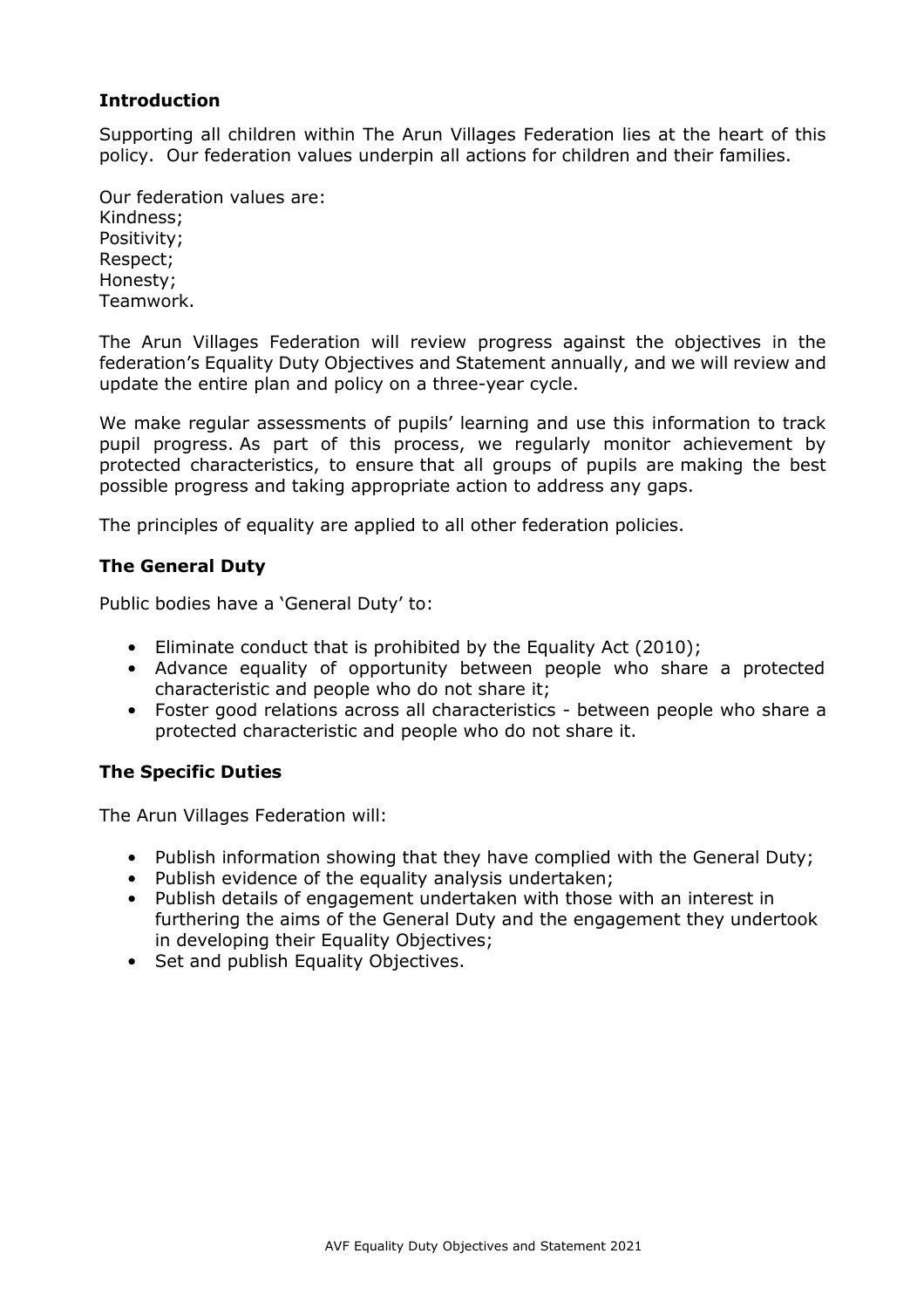### **Information Showing the Federation has complied with the General Duty**

| <b>Duty</b>                                                                                                                                                | <b>Actions Taken</b>                                                                                                                                                                                                                                                                                               |
|------------------------------------------------------------------------------------------------------------------------------------------------------------|--------------------------------------------------------------------------------------------------------------------------------------------------------------------------------------------------------------------------------------------------------------------------------------------------------------------|
| Eliminate conduct that<br>is prohibited by the Act                                                                                                         | We have reviewed our federation profile underlining the need<br>for equality and inclusion in a federation that is relatively<br>homogenous, recognising that our children belong to a society<br>and world that is diverse and multi-cultural.                                                                    |
|                                                                                                                                                            | There are very few reported incidents of any kind of<br>discriminatory or prejudice related bullying or poor behaviour,<br>(including racist and homophobic). Those which do occur are<br>managed effectively by staff who appreciate fully the value of<br>diversity and the need to promote equal opportunities. |
|                                                                                                                                                            | The federation has an Equality and Diversity Policy in place<br>and the current required Equality Schemes and Disability<br>Access Plan.                                                                                                                                                                           |
| Advance equality of<br>opportunity between<br>people who share a<br>protected characteristic<br>and people who do not<br>share it                          | Pupils who have additional needs are well supported in our<br>federation and they make progress in line with expectations.                                                                                                                                                                                         |
|                                                                                                                                                            | There are established and effective monitoring systems in<br>place to tract pupil attainment. Groups and individuals are<br>tracked where appropriate.                                                                                                                                                             |
|                                                                                                                                                            | Teachers intervene to prevent incidents of poor behaviour or<br>bullying, and incidents are logged and followed up. The vast<br>majority of pupils report that they feel safe in school, and that<br>their views are listened to.                                                                                  |
|                                                                                                                                                            | Our Anti-Bullying and Behaviour Policies are always reviewed<br>with pupil and parental engagement.                                                                                                                                                                                                                |
| Foster good relations<br>across all<br>characteristics<br>(between people who<br>share a protected<br>characteristic and<br>people who do not<br>share it) | Equality and inclusion are central to our federation ethos. The<br>federation is developing a set of shared values which will<br>support and further develop and ethos of tolerance and<br>equality.                                                                                                               |
|                                                                                                                                                            | There are opportunities in assemblies and in RHE, as well as<br>other special days and weeks, to learn about difference and<br>diversity, both in our own community and others, including the<br>global dimension. Cross-curricular links provide additional<br>opportunities to explore issues.                   |
|                                                                                                                                                            | Pupils participate regularly in events that raise awareness of a<br>range of diversity issues and the federation contributes to a<br>number of charities each year.                                                                                                                                                |
|                                                                                                                                                            | The Arun Villages Federation continually seeks to improve<br>communication with all federation stakeholders and seeks to<br>provide access to information in a range of media, including<br>the new Google Classroom.                                                                                              |
|                                                                                                                                                            | The pupil voice is strong in our schools.                                                                                                                                                                                                                                                                          |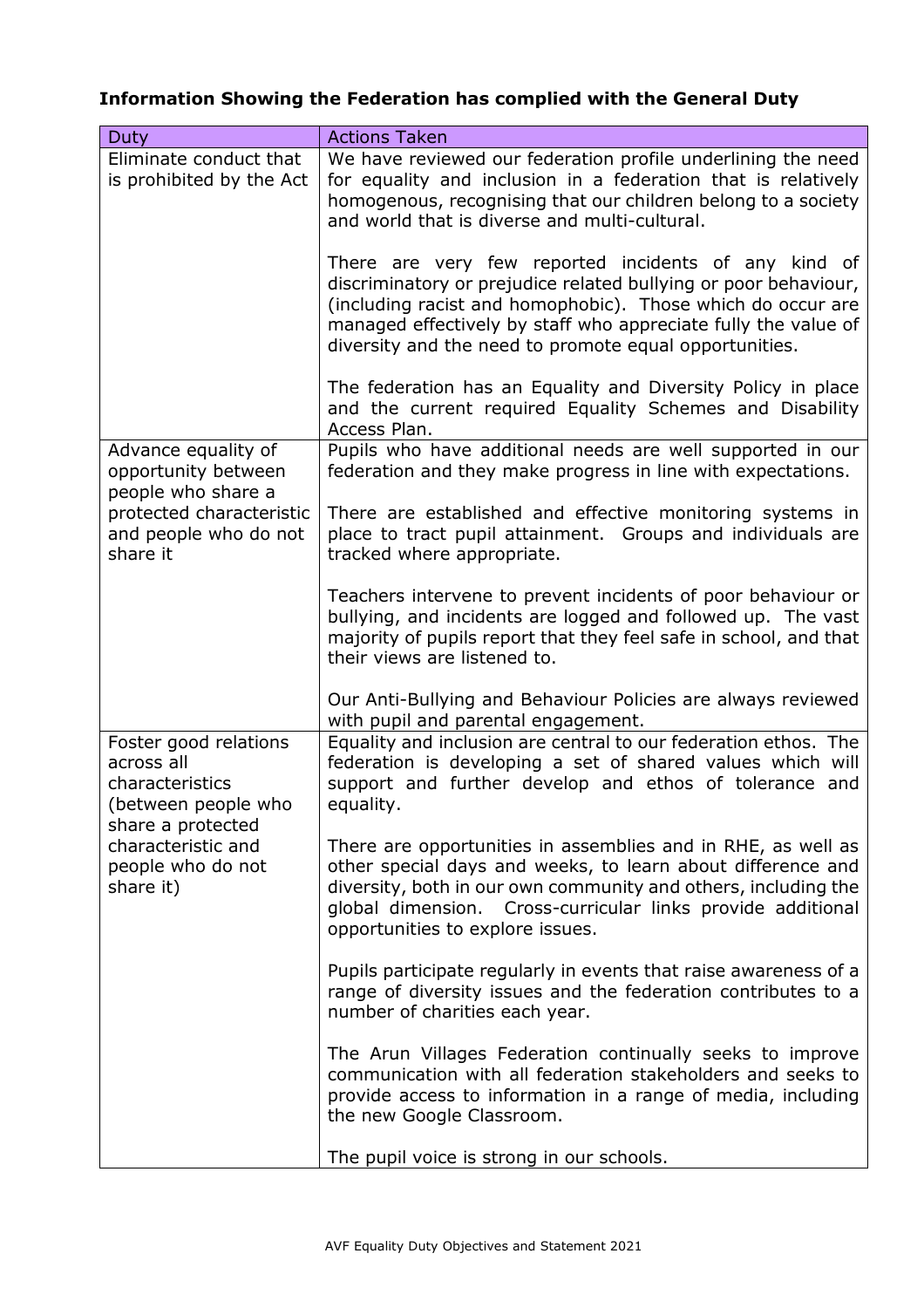### **The Specific Duties - Publish Evidence of Equality Analysis Undertaken**

| Policy /<br>Practice<br>Considered                                      | Outline of how the Policy / Practice  <br>was evaluated                                                                                                                                                                                                                                                                                                                                                                                                                                                                                                                   | <b>Outcome of Analysis</b>                                                                                                                                                                                                                                                                        |
|-------------------------------------------------------------------------|---------------------------------------------------------------------------------------------------------------------------------------------------------------------------------------------------------------------------------------------------------------------------------------------------------------------------------------------------------------------------------------------------------------------------------------------------------------------------------------------------------------------------------------------------------------------------|---------------------------------------------------------------------------------------------------------------------------------------------------------------------------------------------------------------------------------------------------------------------------------------------------|
| Behaviour                                                               | The policy is reviewed annually.<br>Pupils have been surveyed<br>this<br>regarding<br>bullying<br>year<br>and<br>behaviour.<br>CPOMs is used to<br>gather data on behaviour/bullying<br>incidents so that it can be analysed<br>for trends and patterns.<br>Parents<br>are involved promptly if there are<br>causes for concerns.                                                                                                                                                                                                                                         | There are no adverse trends<br>evident in the implementation of<br>this policy. Significant behaviour<br>issues remain the exception,<br>rather than the rule.                                                                                                                                    |
| Anti-Bullying                                                           | All classes played an active role in<br>anti-bullying week, culminating in<br>a whole school assembly which<br>may be attended by members of<br>the governing board.                                                                                                                                                                                                                                                                                                                                                                                                      | The Assistant Executive Head<br>(Teaching and Learning) is the<br>anti-bullying coordinator and<br>maintains a log of bullying<br>incidents.                                                                                                                                                      |
|                                                                         |                                                                                                                                                                                                                                                                                                                                                                                                                                                                                                                                                                           | Outcomes from parent surveys will<br>inform policy and practice.                                                                                                                                                                                                                                  |
| Equal<br>Opportunities                                                  | Reviewed<br>annually<br>by<br>the<br>governing board.                                                                                                                                                                                                                                                                                                                                                                                                                                                                                                                     | Policy has been reviewed to<br>comply with the requirements of<br>the Equality act, in particular,<br>ensuing the protected<br>characteristics are covered.                                                                                                                                       |
| Curriculum,<br>RE,<br>Collective<br>Worship and<br><b>RHSE Policies</b> | <b>These</b><br>policies<br>monitored<br>are<br>continually and<br>updated<br>and<br>amended as appropriate.<br>The RE Policy has been updated to<br>reflect the requirements of the<br>Locally Agreed Syllabus for RE.<br>Our RHSE Policy has been ratified<br>the<br>governing<br>board<br>and<br>by<br>materials are shared with parents.<br>Parents have been consulted on<br>sex education content and their<br>views will inform the new policy<br>and scheme of work.<br>The curriculum has been reviewed<br>and<br>includes<br>equality<br>impact<br>assessments. | The Collective Worship Policy<br>identifies how values are at the<br>heart of all assemblies and these<br>include key events and figures<br>from world religions. Links will be<br>continually made between<br>Christian values and values from<br>other sources, from all religions<br>and none. |
| Learning and<br>Teaching                                                | Learning and Teaching is central to<br>our work as a federation and our<br>philosophy and methods seek to<br>ensure that all pupils have equal<br>opportunity<br>the<br>to<br>access<br>curriculum<br>careful<br>through<br>planning and differentiation.<br>The<br>policy is reviewed regularly by staff<br>and approved by the governing                                                                                                                                                                                                                                | This is a continually evolving<br>policy, underpinned by our Aims<br>and Values, as well as our<br>commitment to Equality and<br>Inclusion.<br>Lesson observations have a<br>regular focus on equality issues.                                                                                    |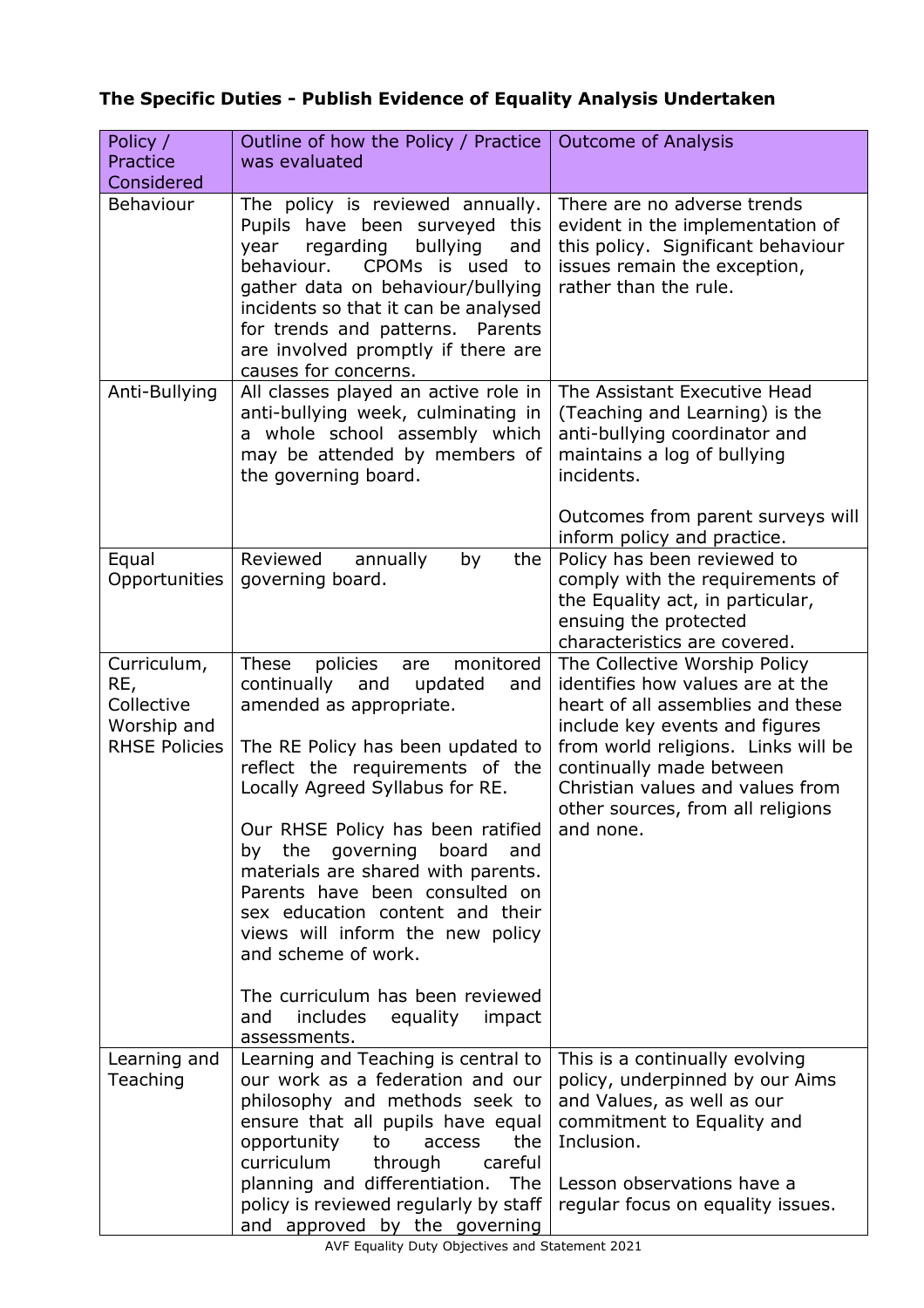|              | board. There are regular lesson<br>visits / learning walks by SLT and<br>termly strategic visits<br>by<br>governors.                                                                                                                                                                                                                     |                                                                                                                                                             |
|--------------|------------------------------------------------------------------------------------------------------------------------------------------------------------------------------------------------------------------------------------------------------------------------------------------------------------------------------------------|-------------------------------------------------------------------------------------------------------------------------------------------------------------|
| Safeguarding | A core policy and area of practice,  <br>and closely linked to many others,  <br>Equal Opportunities.<br>including<br>Annually reviewed by<br>the<br>governing board.                                                                                                                                                                    | An annual audit is carried out by<br>SLT and the Chair of Governors.<br>Any areas for development are<br>highlighted.                                       |
|              | Constantly update to reflect<br>changes in legislation and practice.<br>Safeguarding is on the agenda of                                                                                                                                                                                                                                 | There are induction procedures in<br>place for new staff and regular<br>visitors in addition to annual<br>updates for all staff.                            |
| Recruitment  | every meeting.<br>Our Safer Recruitment Policy is<br>regularly by<br>reviewed<br>the<br>governing board and updated as<br>appropriate. Measures to ensure<br>compliance with the<br>new<br>requirements of the Equalities Act<br>have been in place for some time,<br>and this is kept under review<br>whenever recruitment takes place. | Policy links closely to the Equal<br>Opportunities Policy and reflecting<br>the new requirements regarding<br>application forms and interview<br>questions. |

## **The Specific Duties – Publish Details of Engagement Undertaken**

| Individual /<br>Group<br>Engaged or<br>Consulted<br>with | Outline of the Nature of the<br>Engagement                                                                                                                                                                                                                                                            | Summary of Outcomes from<br>Consultation                                                                                                                                                                                                                                                                                                                 |
|----------------------------------------------------------|-------------------------------------------------------------------------------------------------------------------------------------------------------------------------------------------------------------------------------------------------------------------------------------------------------|----------------------------------------------------------------------------------------------------------------------------------------------------------------------------------------------------------------------------------------------------------------------------------------------------------------------------------------------------------|
| <b>Pupils</b>                                            | Pupils are increasingly involved in<br>decision making procedures of the<br>federation through school councils.                                                                                                                                                                                       | The vast majority of pupils report<br>feeling safe and well looked after<br>in school. There are almost no<br>reported incidents of prejudice<br>related bullying and there are<br>established and effective policies<br>and procedures for dealing with all<br>poor behaviour.<br>Pupil feedback is listened to and,<br>where possible, their views are |
| <b>Staff</b>                                             | Staff are regularly consulted on a<br>range of issues through meetings,<br>Inset, briefings etc. We aim to<br>establish a culture of openness and<br>accountability<br>shared<br>that<br><b>SO</b><br>everyone is able to<br>make a<br>contribution to improving<br>pupil<br>outcomes and well-being. | acted upon.<br>Staff feedback is taken into<br>account in all aspects of the<br>federation and school life.<br>Staff identify needs for ongoing<br>training and there have been<br>recent CPD for all staff in<br>developing our Behaviour Policy<br>and identifying ways in which all                                                                   |